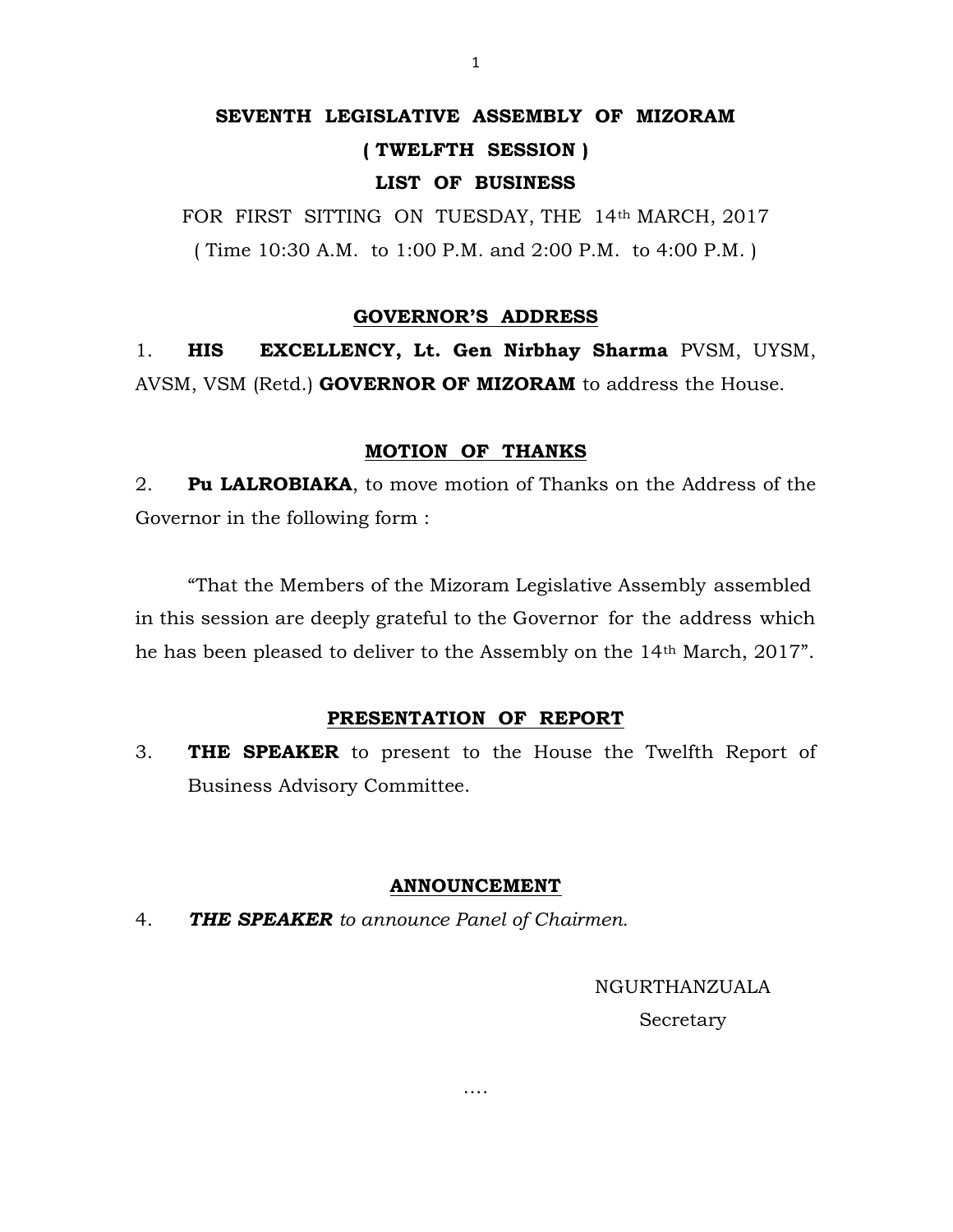Hon'ble Speaker and Hon'ble Members,

 It gives me pleasure to have this opportunity to address you, the duly elected representatives of the people of Mizoram at the commencement of the  $12<sup>th</sup>$ session of the  $7<sup>th</sup>$  Legislative Assembly of Mizoram. I would like to begin by conveying my sincere greetings and warm wishes to this August House and to the people of Mizoram. It is my heartfelt desire that our State continues on its path of lasting peace and strive towards prosperity, be it economic or social. I am sure that Mizoram will serve as an example of sustainable development and equitable growth not only for its neighbours in the region but for the country as a whole.

2. I would like to begin with the agriculture sector and inform you that the Govt. of Mizoram is committed to enhance agricultural crop production and increase productivity to make agriculture a viable and sustainable means of livelihood support. New Land Use Policy (NLUP) has contributed to an increase in rice production since its inception and has also resulted in a decrease in Jhum area which reflects the shift towards permanent cultivation. Land area under Oil Palm cultivation has seen a manifold increase with resultant increase in production. Funds received under Rastriya Krishi Vikas Yojana (RKVY) are being ulitized under Production Growth and Infrastructure & Assets components. Implementation of various components under National Food Security Mission (NFSM) for increasing foodgrain production in the State is ongoing in all 8 Districts under NFSM-Rice, NFSM-Pulses and NFSM-Coarse cereals. There are several other schemes like National Mission for Sustainable Agriculture (NMSA), National Mission for Oil Seed & Oil Palm (NMOOP), National Mission for Agricultural Extension and Technology (NMAET) and Pradhan Mantri Krishi Sinchayee Yojana (PMKSY) that are currently being implemented to benefit the agricultural sector in the State. Sustainable Agriculture Development through Expansion, Enhancement and Modelling in the state of Mizoram is one of the new schemes introduced during 2015-16, funded by National Adaptation Fund under Climate Change (NAFCC) which covers 4 Districts namely Aizawl, Mamit, Serchhip and Kolasib Districts.

3. There have been notable achievements in the Horticulture sector in the State. Efforts are on to construct several horticulture Link Roads to connect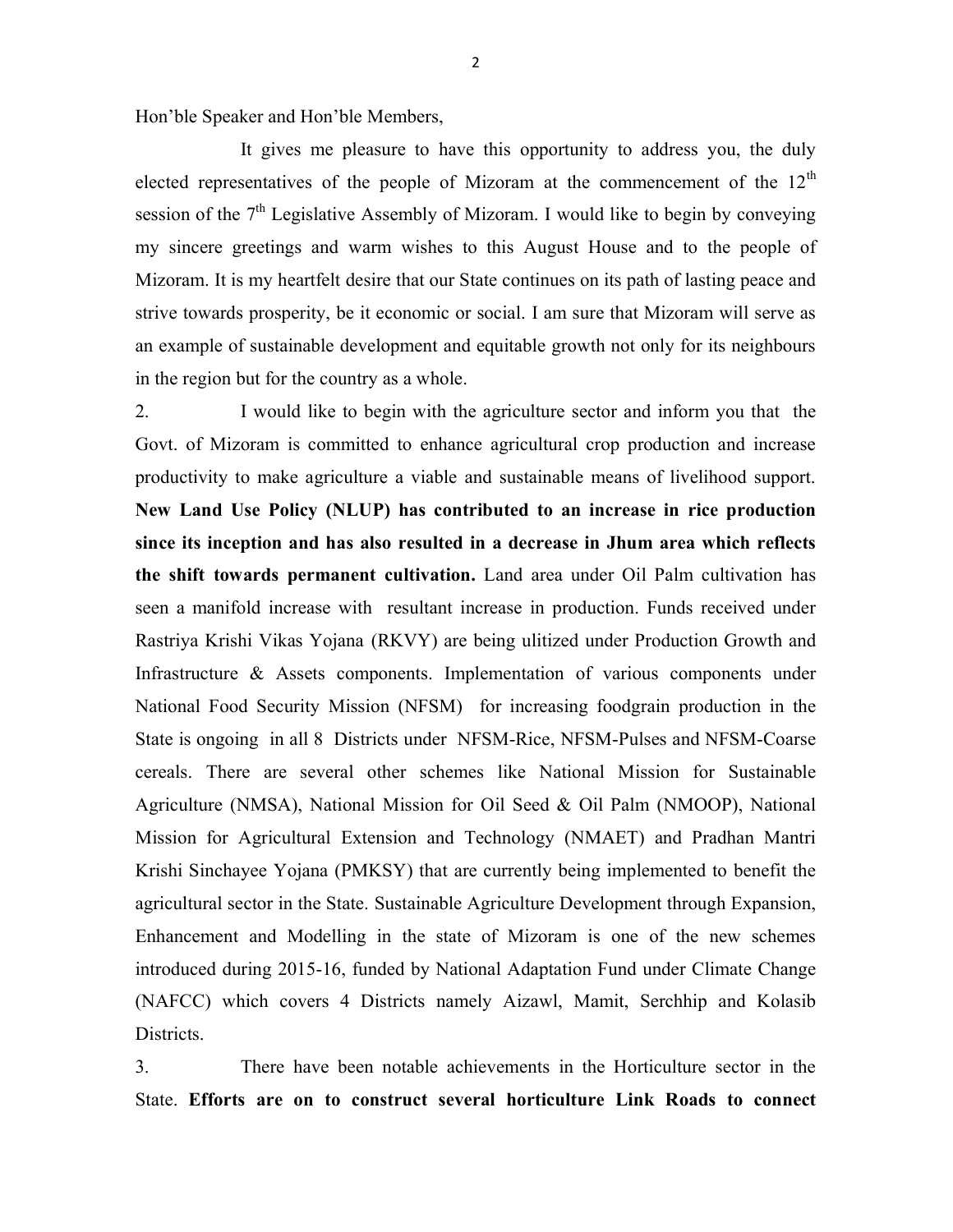potential areas of Horticultural importance. With funds made available under RKVY, efforts are also being made to achieve self-sufficiency and sustenance of farmers with High-Value vegetable cultivation, promoting Green-House cultivation and Post Harvest Infrastructure, Farmers Training and individual water tanks. Micro-irrigation with dripirrigation facilities are being provided to ensure efficient water use and improve productivity under Pradhan Mantri Krishi Sanchai Yojana (PMKSY). Mission for Integrated Development of Horticulture (MIDH) is another scheme where various programs have been taken up.

4. Sericulture Department is continuing with production of Silk-worm eggs and raw silk. Two Mulberry Projects under North Eastern Region Textile Promotion Scheme (NERTPS) are underway in Lunglei and Champhai Districts. Integrated Muga Silk Development Project under NERTPS was launched on 2<sup>nd</sup> December 2016 with a Project Cost of Rs. 1352.09 lakhs

5. During 2016, Soil & Water Conservation Department continued ongoing projects of Rubber Plantation created during the previous year covering 150 families with financial assistance from NABARD. Rubber Plantations have also been created covering the 5 potential Districts of Mamit, Lunglei, Kolasib, Lawngtlai and Serchhip. This is in addition to creation of 10 Rubber Nurseries in 6 Districts, also with assistance from NABARD.

6. Commerce & Industries Department participated in Indian International Trade Fair held in New Delhi from  $14<sup>th</sup> - 20<sup>th</sup>$  November 2016. As many as 11 local entrepreneurs were given the opportunity to exhibit their products which resulted in sales worth Rs. 10.00 lakh despite Demonetization. Steps are being taken to establish Agriculture Marketing Infrastructure in Lunglei for which Ramthar Branch YMA has graciously donated land. Apparel and Garment Making Center at IGC Luangmual, established by Ministry of Textiles, Govt. of India was inaugurated on  $6<sup>th</sup>$  June 2016 and is ready for operation. Skill Development Center at Lunglei under ASIDE Scheme is almost complete and work is in progress in respect of upgradation of Industrial Estate, Zuangtui under MIIUS.

7. In pursuance of the Memorandum of Understanding (MoU) between the Government of India and the Government of Myanmar and on cooperation in the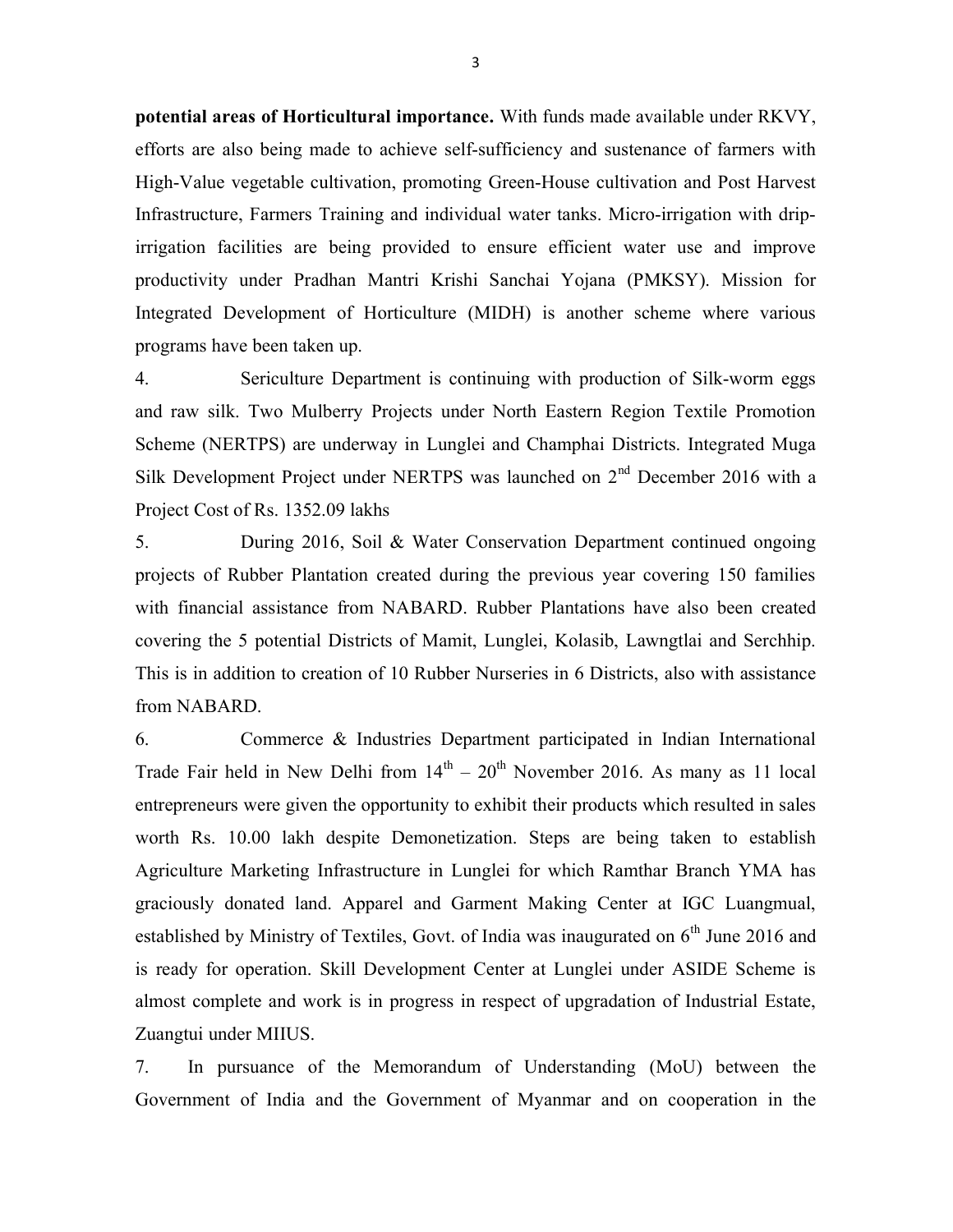construction/upgradation of the Rih-Tiddim Road in 2012, the Government of India recently informed the Government of Mizoram to take steps for undertaking of projects.

The Government of India has assured that Rih-Tiddim road of about 80 kms would be developed to improve the connectivity with Zokhawthar. Better security measures will also be imposed to curb the illegal trade between the two countries. In respect of Border Trade with Bangladesh, a plot of land measuring 9 Acres has already been earmarked for the construction of Integrated Check Post (ICP) at Kawrpuichhuah.

8. Environment, Forests and Climate Change Department of my Government has been working towards reforestation, afforestation and wildlife preservation through programs like National Afforestation Programme (NAP), Intensification of Forest Management (IFM), National Agro-Forestry Bamboo Mission (NABM), Green India Mission (GIM), Green Mizoram Programme (GMP), Compensatory Afforestation Management & Planning Authority (CAMPA), Project Tiger and Integrated Development of Wildlife Habitat (IDWH). A Project titled 'Enhanced Climatic Resilience and Ecosystem-based Livelihood of Vulnerable Communities in NE India' has been prepared. I would also like to inform the House that Mizoram has been selected for executing REDD+ Project (Reducing Emissions from Deforestation and Forest Degradation) which will be funded by GIZ. Climate Change Adaptation in North Eastern States (CCA-NER) project under DoNER Ministry with technical cooperation of GIZ has been initiated in Mizoram. It is a matter of pride to announce that Mizoram has adopted Fire Mascot named 'Khitea' to be the first among the States of India to do so to convey fire prevention message.

9. There are 14 on-going Minor Irrigation Projects under Pradhan Mantri Krishi Sinchayee Yojana (PMKSY) and 11 under NABARD-RIDF XXI. During the current financial year, 5 new Minor Irrigation projects are to be started with RIDF-XXII under NABARD. A project called 'The Project on Capacity Enhancement for Sustainable Agriculture and Irrigation Development in Mizoram' was signed between the Govt. of Mizoram and Japan International Cooperation Agency (JICA) on 26<sup>th</sup> October 2016.

10. Sports and Youth Services is another area where the Government has placed and will continue to place special focus on. There are several steps that have been taken to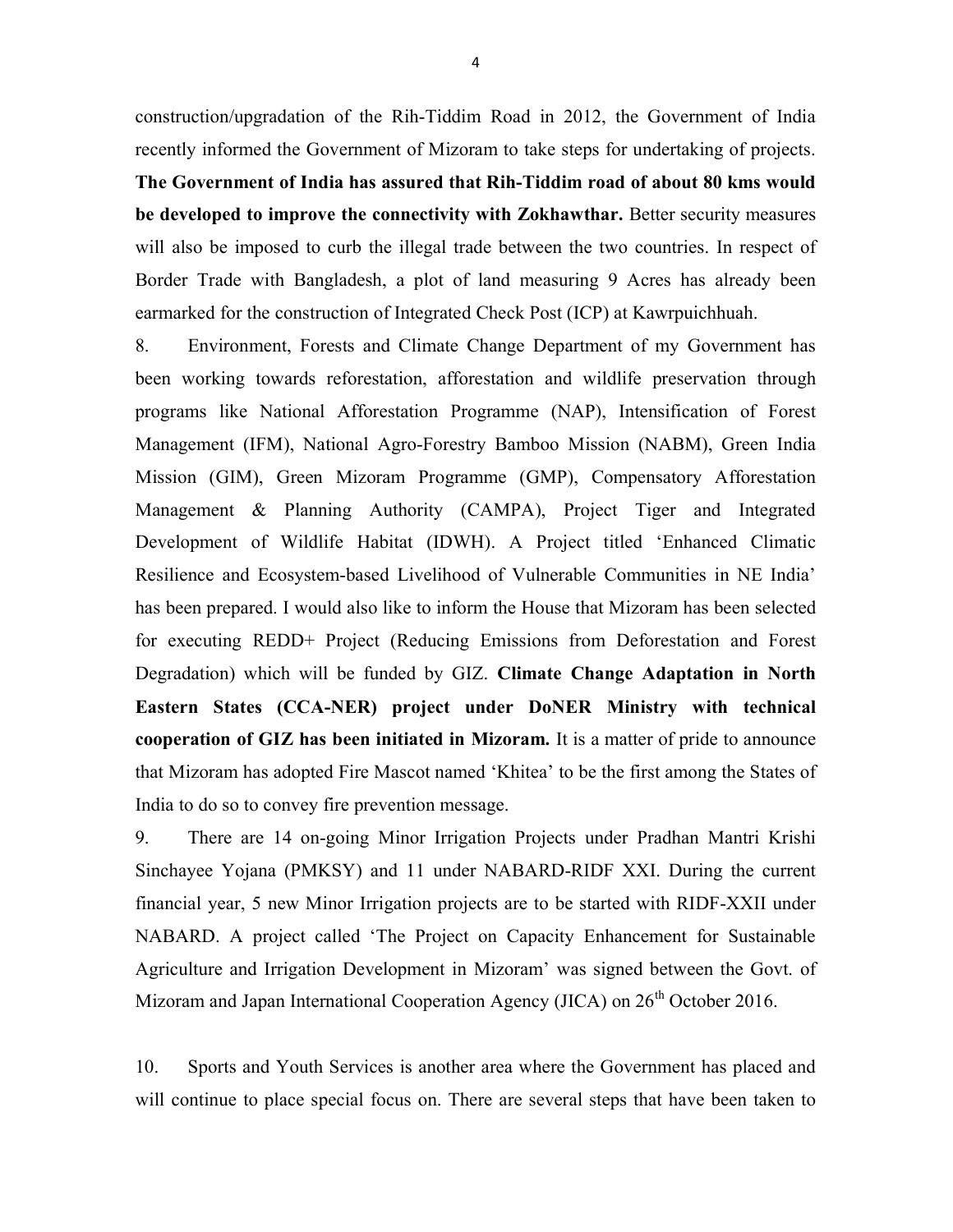improve sporting infrastructure. North Eastern Council (NEC) has sanctioned funds for construction of Multipurpose Sports Complex at Aizawl West Joint YMA Field, Vaivakawn, construction of Youth Recreation Centre – cum – Amalgamated Office Complex for Sports & Youth Services Department at New Secretariat Complex, Aizawl and Multipurpose Indoor Hall at Sihphir in 2016. There also are several ongoing works and projects nearing completion. R. Dengthuama Multipurpose Indoor Stadium at Mualpui, built with funds from Govt. of India has been inaugurated. I would like to point out a few notable achievements of athletes and sportspersons from Mizoram in the recent year. Vanlalrinmawii and Lalkrosmawia won the Silver and Bronze medal respectively in Weightlifting in the  $62<sup>nd</sup>$  National School Games. A Boxing Coach from Mizoram was selected to lead and escort the Indian Boxing Team which participated in the Youth World Boxing Championship 2016 at St. Petersburg, Russia in November 2016 where it bagged a gold and bronze medal. H. Lalruatfeli represented India in Womens Hockey at the Rio Olympics and also won a Gold medal at the Women's Asian Champions Trophy Hockey Tournament in November 2016. Lalrintluangi, NCC Cadet from 1st Mizo Battalion was selected to participate in 'NCC First Mt. Everest Expedition, 2016' and successfully scaled the summit in May 2016 to become the first woman from Mizoram to do so.

11. The Government has undertaken a large number of major Social Welfare initiatives for differently-abled persons, the aged and infirm, poor, destitute & widows, economically and socially handicapped persons and women and children. It also takes steps to combat drug abuse, alcoholism, trafficking of women and children, juvenile delinquency, orphans and other social defence services. Forty-four NGOs have been provided financial assistance to the tune of Rs. 56.25 lakhs in the current year. Some major projects include establishment of Eklavya Model Residential Schools (EMRS), construction of ST Girls Hostels, establishment of Vocational Training Centers (VTCs), Vanbandhu Kalyan Yojana (VKY), construction of One Stop Center (OSC) at Durtlang for women affected by violence and construction of Anganwadi centers.

12. The Tourism Department under the Government has made endless efforts over the years to promote tourism in the state. 7 Tourist Lodges within Siaha District have been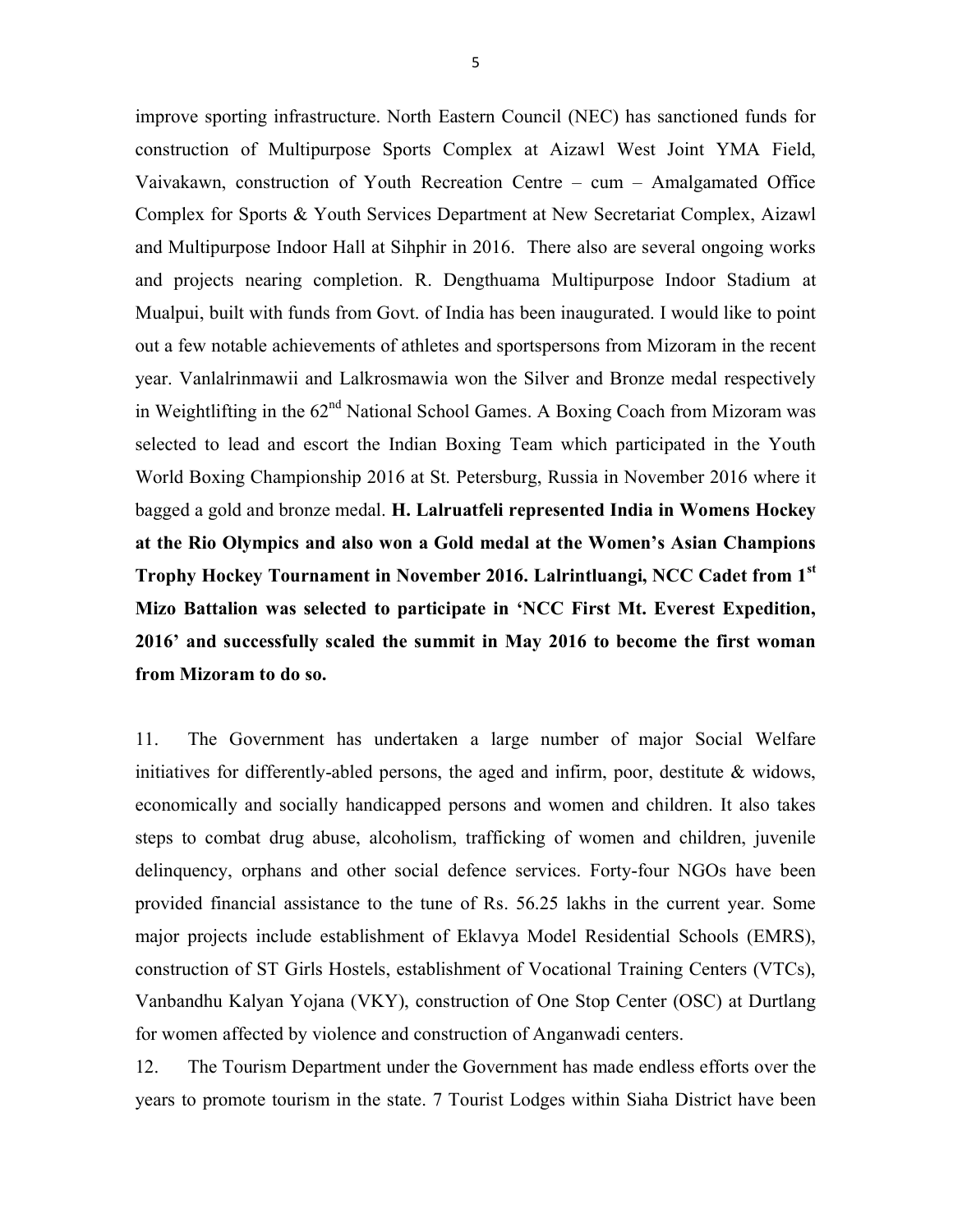commissioned in the month of February 2017. Tourist Lodge, Serchhip was inaugurated on  $9<sup>th</sup>$  June 2016 and Foundation Stone laying ceremony was also held on the same day at Thenzawl for the project 'Integrated Development of New Eco-Tourism Thenzawl, South Zote and Reiek'. Construction of Convention Centre at Reiek is currently underway. Construction of State Institute of Hotel Management at Bung Bangla, Aizawl has been completed. Anthurium Festival and Thalfavang Kut are also organised annually.

13. Through the Animal Husbandry & Veterinary Department, the Government has undertaken construction of Epidemiological Center at Khatla with a project cost of Rs. 321.5 lakhs and construction of Integrated Veterinary & Animal Husbandry Training Institute at Lungpuizawl, Lunglei at a cost of Rs. 213.685 lakhs and are expected to be completed by 2017. The newly installed animal feed plant at Ramrikawn is expected to be nearly sufficient for farmers in addition to production from the existing feed plant. Under RKVY, a Piglet Multiplication Farm was established at Thingsulthliah. Work in respect of Farmers Demonstration Center, Bench Terracing and Field Channel Terracing at Thenzawl Fodder Farm is also underway. A Liquid Nitrogen Plant was installed at Selesih Veterinary Farm Complex while a Calf Rearing Farm was established at Mampui, Lawngtlai.

14. Inspite of financial constraints and limited allocation of subsidised foodstuff, my Government has managed equitable distribution of foodstuff to the general public. Food, Civil Supplies and Consumer Affairs Department (FCS&CA) has undertaken computerisation of Targeted Public Distribution System Operation. Digitization of all District Offices, Supply Godowns, Depots and Ration Cards has been completed and a web portal has been created through which the public can access all the information and details regarding allocation of foodgrain to Fair Price Shops, Villages and Districts, and stock availability for transparency. A Toll Free number (1967) is active for lodging of complaints and grievances. These steps will eliminate the phenomenon of bogus Ration Cards and prevent foodgrain leakage from the entire supply chain. The National Food Security Act (NFSA) 2013 has been implemented in Mizoram since March 2016.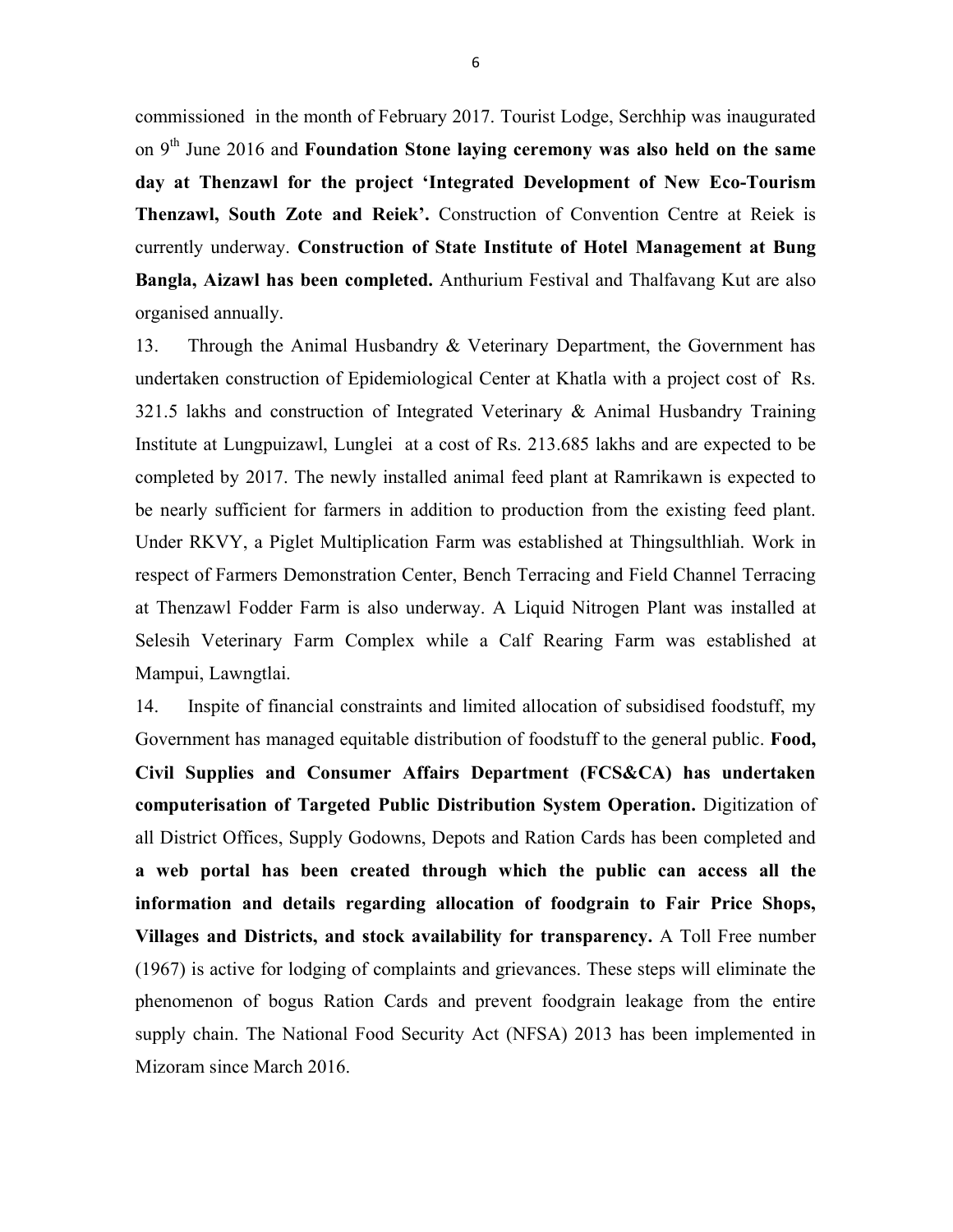15. My Government is fully aware of the scarcity of LPG cylinders in the State and has been making utmost efforts to solve it by tackling black-marketing, adulteration and hoarding of LPG cylinders. Plans have been made to upgrade Mualkhang Bottling Plant to 5 Mega Tonne capacity and all efforts are being made to increase supply into the State by holding discussions with various stakeholders. The FCS&CA Department is also in the final stages of constructing 17 new Godowns and will be commissioned shortly which will increase storage capacity of foodstuff by about 8000 Metric Tonnes. Enforcement Squad has been established to monitor the movements of PDS items and to check consignments of essential commodities to prevent adulteration and black marketing.

16. Mizoram is a highly urbanized State with various urban challenges. The Government has taken up urban development on various fronts, such as Urban Governance, Urban Infrastructure, Urban Planning, Urban Sanitation, Urban Transportation & Mobility, and Urban Poverty Alleviation. Various State Sector projects under the Annual Plans and for counterpart funding of Central Sector Schemes have also been taken up by the Government. We have entered a new urban era with the announcement of 5 Key Central Sector Missions, namely, Swachh Bharat Mission (Urban), National Urban Livelihoods Mission (NULM), Atal Mission for Rejuvenation and Urban Transformation (AMRUT), Housing for All (Urban) and Smart Cities Mission. Our efforts in the field of urban sanitation are expected to enable our State to emerge as the 'Cleanest State in India' and to make our Cities, Towns and Villages the cleanest habitations by 2019. The Asian Development Bank (ADB) assisted NERCCDIP has been instrumental in taking up critical city infrastructure for Aizawl City. This includes Water Supply, Sewerage and Solid Waste Management. With successful implementation, Aizawl City is expected to achieve 24x7 Water Supply. Proper treatment of sewerage for the eastern part of the City will also be covered which will further provide the much needed scientific management of municipal solid waste for Aizawl City besides adopting best practices in septage management which consists of introduction of Bio-Digester to 285 households and provision of Japanese Technology based Johkasou System to 630 users (140 Households).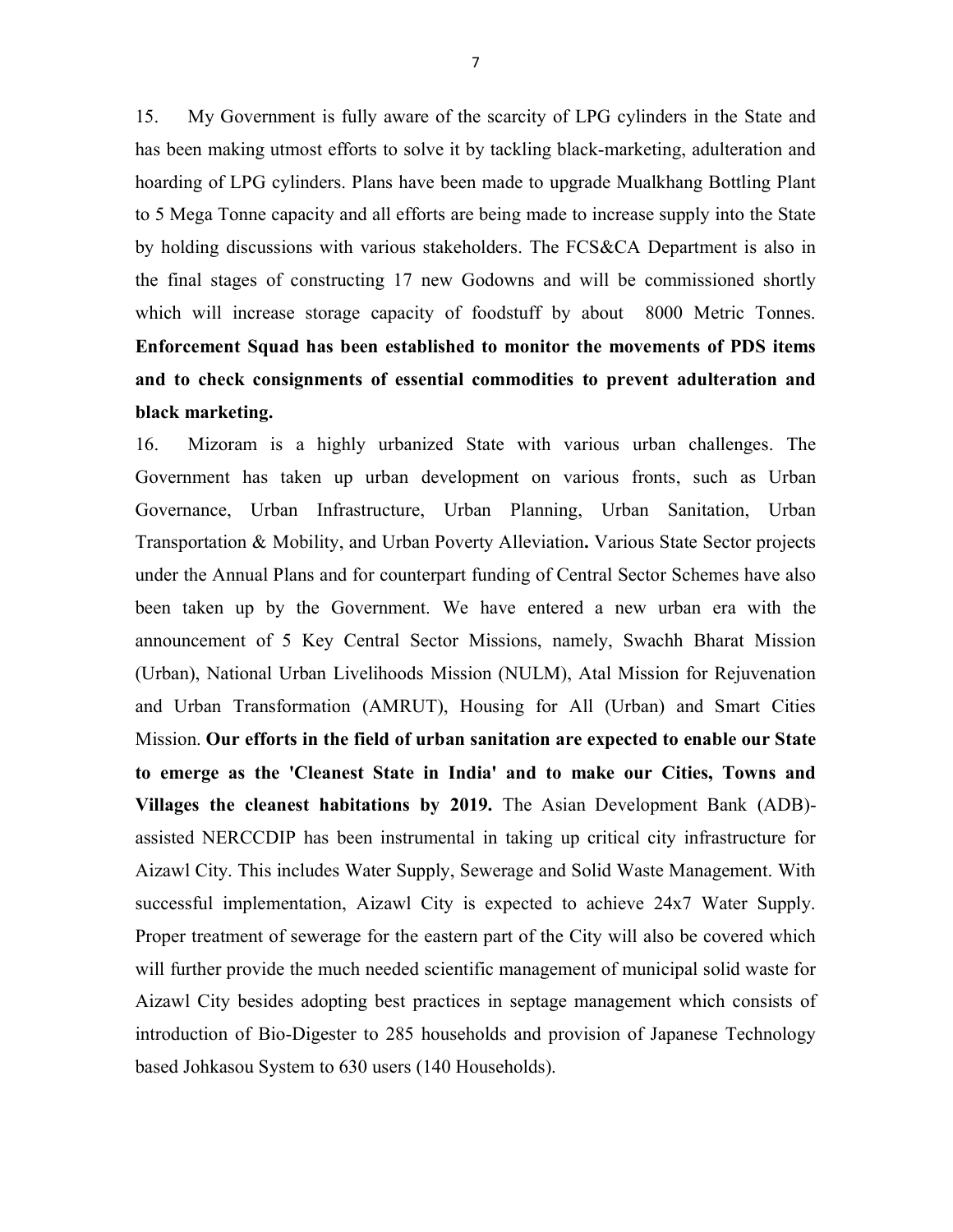17. The Aizawl Municipal Corporation (AMC) has been fulfilling its mandate in providing various municipal functions. Construction of buildings within Aizawl has been regulated by the AMC. Inspection of all building construction is being carried out. AMC also collects Property Tax, 80% of which is earmarked for essential public utilities. I am proud to state that Aizawl, Champhai and Lunglei towns have been declared Open Defacation Free (ODF). Aizawl city has also been declared as a 'Littering Free City' and this will require cooperation from the public for it to be successful.

18. The Government also places much importance on rural development in which the Integrated Watershed Management Programme (IWMP) is an important part. 1099 Water Harvesting Structures have been created while 76 have been renovated during 2016-2017. 14,183 Hectares of additional area has been brought under irrigation. 274 Self Help Groups have been formed providing livelihood to 1612 households. Under NRLM, 741 Self Help Groups have been formed since its inception. Two villages, namely, Khawlailung and Chhiahtlang have been identified as Model Villages under the Saansad Adarsh Gram Yojana (SAGY) with Haulawng also being identified in the 2<sup>nd</sup> Phase. Other schemes and programmes being implemented by the Government include Indira Aawaz Yojana (AAY), Mahatma Gandhi National Rural Employment Gurantee Scheme (MGNREGS), Shyama Prasad Mukherjee Rurban Mission (SPMRM) and Border Area Development Programme (BADP).

19. Work is expected to start soon in respect of construction of Mini-Sports Complex in East Lungdar while DoNER Ministry of Govt. of India has approved construction of Multi-Shopping Complex at Saitual. 40% of work has been completed in respect of Cultivation of Aloe Vera in ChhanchhuahnaKhawpui under NEC. My Government has also been implementing a project called 'Flood Control & Irrigation of Potential Agricultural Areas' at Ngopa funded by NEC. DoNER Ministry has also conveyed administrative and financial approval for construction of a Mini-Sports Complex at Khawbung under NLCPR.

20. Good road connectivity is important to achieve the goal of development in the State. During 2016-2017, 16 road works have been completed with 73.69 Km of new roads and 211.11 Km of black-topping. In addition, 58 other road works are in progress under the Public Works Department (PWD) of the Government, the total length of which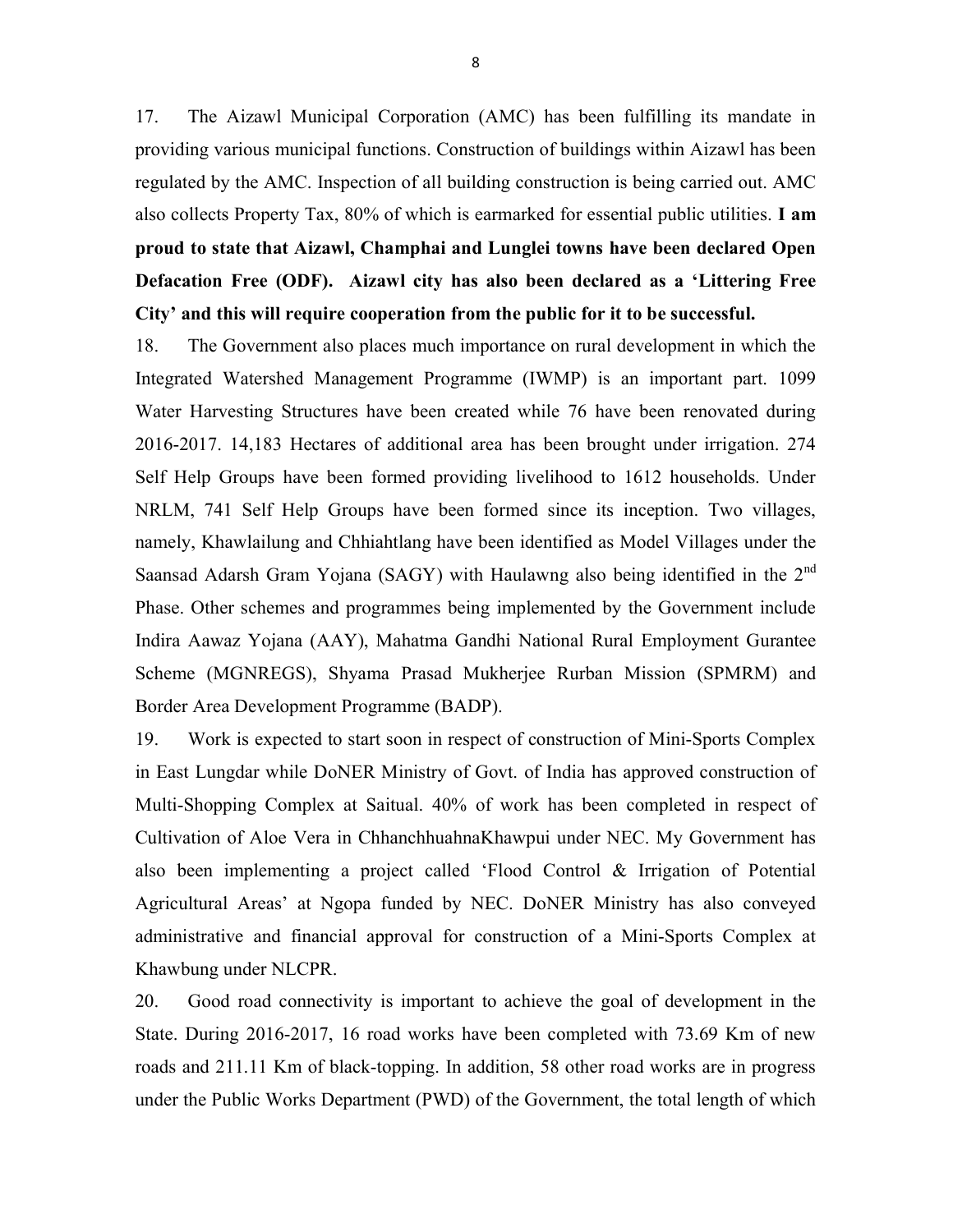is 1326 Km. Maintenance of roads in the State is to receive our utmost attention. 3 bridges have also been completed during 2016-2017, while construction of 7 other bridges is in progress. During 2016-2017, 31 buildings have been constructed while construction of 85 buildings is in progress. I would also like to inform the House that there are several World Bank and Asian Development Bank projects currently underway. The Government is also engaged in maintenance and improvement of National Highways and construction of road under Kaladan Multi Modal Transit Transport Project (KMMTTP). Construction of 10 Helipads has been taken up out of which 8 are completed.

21. The Public Health Engineering Department (PHED) of the Government has identified 25 habitations to be covered during 2016 – 2017 under National Rural Drinking Water Programme (NRDWP) out of which 11 have been covered so far. There are 10 water Supply Schemes under NLCPR and 7 NEC funded Schemes. Kelkang Water Supply Scheme has been commissioned recently. Improvement of Aizawl Water Supply Scheme (Part A) under AMRUT was started in August 2016. Storm Water Drainage of Aizawl Phase-I and setting up of Septage Management Unit is being carried out.

22. My Government is working to improve the power generation and supply scenario in Mizoram. The installed capacity of power generation as on March 2017 is 29.35 MW. Projects such as Tlawva HEP (5 MW), Kawlbem HEP (4.0 MW), Tuiriza and Tuiching HEP (0.20 MW) are expected to be completed during 2017-2018. Tuirial HEP (60 MW) constructed by NEEPCO is also expected to be completed by 2017-2018. Two Power projects, namely, Tuivai HEP (210 MW) and Tuirini HEP (24 MW) are expected to take off in the near future. Steps are being taken to improve the power transmission and distribution system and several Govt. of India programmes like Re- Structured Accelerated Power Development and Reforms Programme (R-APDRP), Integrated Power Development Scheme (IPDS), Power System Development Scheme (PSDS), Rural Electricity Distribution Backbone (REDB), Deendayal Upadhyaya Gram Jyoti Yojana (DDUGJY) are being implemented.

23. Health & Family Welfare Department has been making untiring efforts to improve overall health infrastructure and services in the State of Mizoram. The State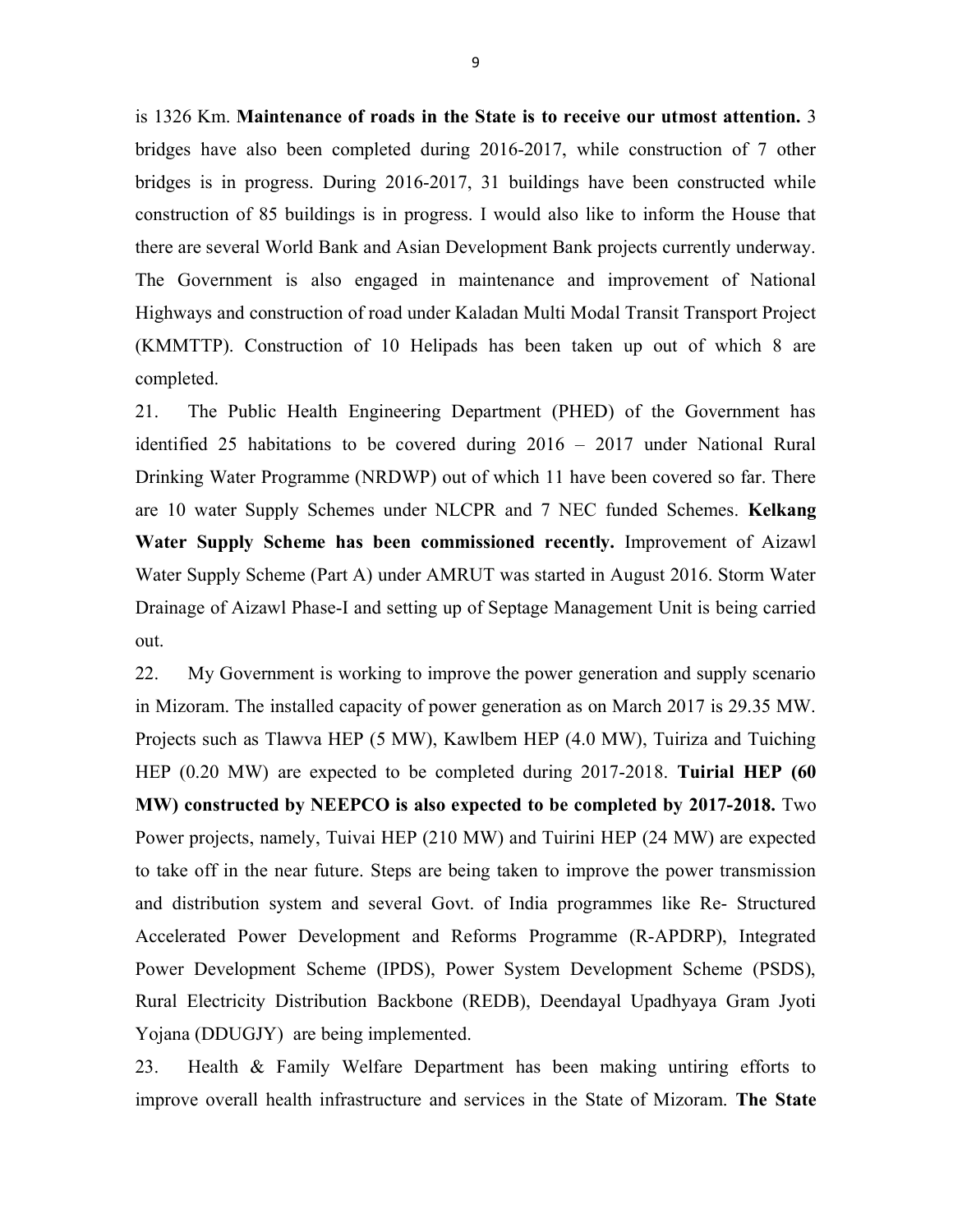Referral Hospital at Falkawn is being upgraded to establish Mizoram Institute of Medical Education and Research (MIMER). Various Departments like Medicine, Gynaecology, Pediatric, Dental, Eye have been established in the Hospital. Govt. of India has conveyed administrative approval for upgradation of Mizoram State Cancer Institute (MSCI). Construction of a 200-bedded Hostel at Falkawn for Mizoram College of Nursing (MCON) is completed. Sterilization equipment has been procured and installed at 5 Hospitals. Establishment of Medical Library at Civil Hospital, Aizawl is being taken up. Procurement of Bio-Medical Waste Management System for District Hospitals at Mamit, Serchhip, Champhai and Lawngtlai is actively underway.

24. The Government is also implementing programmes like Malaria Control Programme, TB Control Programme, National Health Mission, Rashtriya Bal Swasthya Karyakram (RBSK), Rashtriya Kishor Swasthya Karyakram (RKSK), National Urban Health Mission (NUHM) , National Program for Control of Blindness (NPCB), National Leprosy Eradication Programme (NLEP), Extended Programme of Immunization (EPI), to name a few. A 50-bedded integrated AYUSH Hospital at Thenzawl was inaugurated in October 2016, to be the first of its kind in North East India. AYUSH now has 20 OPDs functioning at different levels of the health tier system. Construction of AYUSH OPDs at Haulawng, Hnahthial, Thingsulthliah and Tlabung has been completed. We now have a well functioning State Drugs Testing Laboratory for Quality Control of AYUSH drugs at Zemabawk.

25. I am proud to announce that the Information  $\&$  Communication Technology (I&CT) Department received the 'Skoch Award' on Smart Governance for the year 2016 and 'Skoch Platinum Award' for Inventory Management System (IMS), 'e-District Project' and 'Content Management System' (CMS). The I&CT Department is also implementing various Projects, namely, Project under Digital India, e-Office Implementation, Digital Classroom for Development of Science & Mathematics, Implementation of e-Procurement (GePNIC), Forensic Department Case Tracking System, SMS Notification for Water Distribution, Governor Online and CM Online. Projects under NEDP called 'Improvement of Internet Connectivity in the Capital City & District Headquarter' and 'Improvement in ease of doing business & improvement in public service delivery through ICT' are expected to be completed by 2017 end.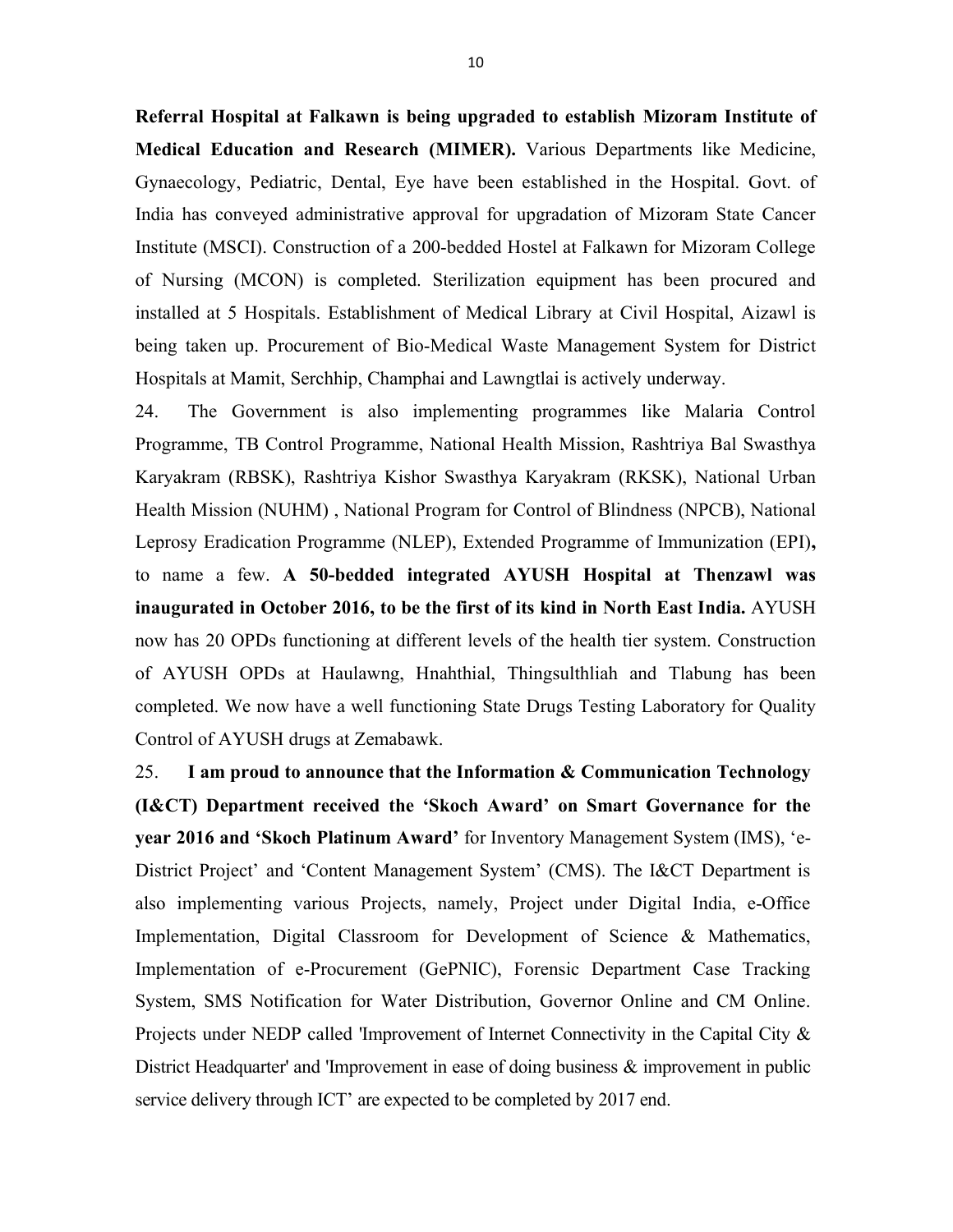26. My Government continues to accord priority on School Education. I am proud to announce that the Sainik School, Chhingchhip, which is the  $27<sup>th</sup>$  Sainik School, will commence from the next academic session. Grant-in-Aid of Rs. 1.85 crore to purchase school infrastructure has been granted to Sainik School and students will also be able to avail of scholarships. Advertisement for filling up of 111 High School Teacher posts has been floated by MPSC. A new evaluation system called 'Integrated Evaluation Scheme for Secondary Stage' was introduced from the 2016-2017 academic session. Decision has been made to introduce it in the Higher Secondary Stage from 2017-2018. 'The Mizoram School Hostel Infrastructure, Facilities and General Care of Students (Management) Rules 2016' was notified on 28<sup>th</sup> March 2016 to have uniform control over existing and newly opened hostels in Mizoram. The Mid-Day Meal Scheme benefitted 1,51,786 Primary and Upper-Primary School students during 2016-2017 and 94 Kitchen-cum-Stores are being constructed during the same period. As many as 68 educational institutions and office buildings were repaired/reconstructed with an amount of Rs. 91.157 lakhs during 2016- 2017. My Government has launched an integrated IT platform for all schools and teachers called 'Total Information on Schools and Teachers' (TIST). School data shall be imported from 'Unified District Information System for Education' (UDISE).

27. The Government continues to give high priority to Higher & Technical education. Construction of new Polytechnics under Skill Development Initiatives 'Sub-Missions on Polytechnics' Scheme at Champhai and Kolasib have been completed while construction is ongoing at Lawngtlai, Mamit and Siaha. Construction of Science Laboratory at new campus of Govt. Zirtiri Residential Science College at Durtlang and construction of Auditorium, Seminar Hall and Classroom at Govt. Hrangbana College is underway. Construction has also started in a plot of land set aside for Mizoram Engineering College at Arsi Veng, Pukpui, Lunglei. 21 Govt. Colleges in the State have been approved for RUSA funding. Promotion of Hindi and upgradation of education facilities in relatively backward Autonomous District Councils are also on the agenda.

28. Mizoram is a very peaceful State and the Home Department has been striving to sustain this. A Peace dialogue was initiated by the Government with the HPC (D) wherein, three rounds of Peace Dialogues have been held. The final stage of dialogue is expected soon. During these talks, arms and ammunition snatched from the Police by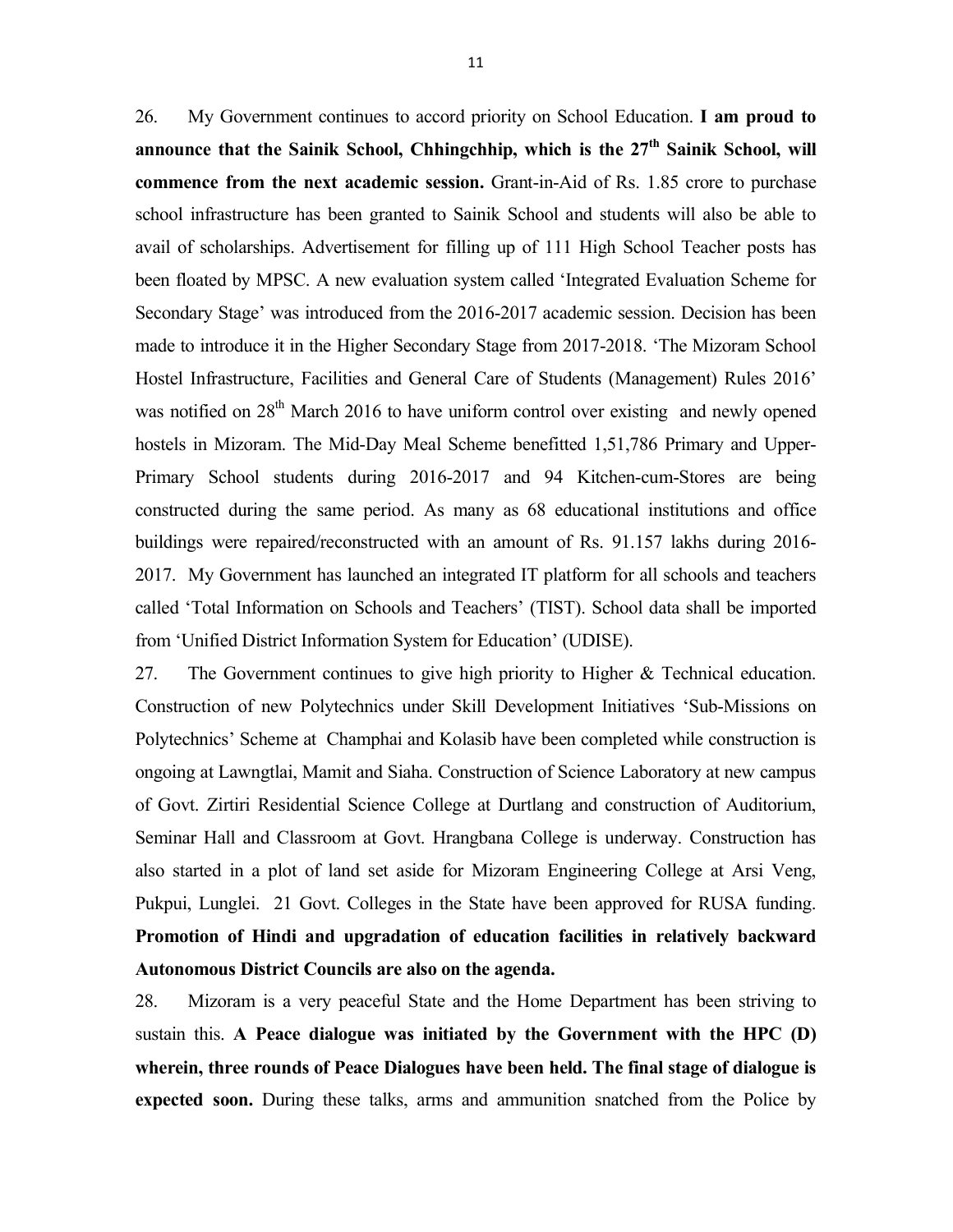HPC(D) cadres were returned. Mizoram Police has also detected and seized the following : 7 illegal arms, 513 live ammunition rounds, 6 Magazines, Rs. 3.30 lakhs worth of Fake India Currency Notes (FICN), 93 Kgs. of Pangolin Scales worth Rs. 20.35 lakhs, 150 Gold Biscuits worth Rs. 81.9 crores in the international market, 1.358 Kg. of Heroin worth Rs. 42.37 lakhs, 23.850 Kg. of Pseudo-Ephedrine worth Rs. 12.00 lakhs and 444 grams of Methamphetamines worth Rs. 2.22 lakhs. A Zero Tolerance Drive was successfully conducted all over the State during Christmas and New Year. No-Vehicle Zone was again implemented during Christmas and New Year preparation days which facilitated free movement of pedestrians. Aizawl City Surveillance Project has been successfully launched and is operational and the Third Phase covering 43 important junctions of Aizawl City with 186 cameras have been installed. A Fingerprint database is maintained at Forensic Science Laboratory.

29. In an effort to strengthen the Fire & Emergency Services in Mizoram, construction of Fire Station – cum – Staff Quarters at Mamit, Serchhip and Kolasib is on the brink of completion. 3 nos. of Advance Rescue Tender along with Crasions Rescue Tools were purchased and have been commissioned. Two new District Jails were opened and 48 Home Guard Volunteers, including 8 women, were recruited to meet manpower requirement of these District Jails. The Government has sanctioned and disbursed a sum of Rs. 49.89 lakhs to 116 World War-II veterans and widows during 2016-2017. A sum of Rs. 84,000/- has been disbursed to disbanded personnel of  $2<sup>nd</sup>$  Assam regiment during the same period. A sum of Rs. 21,600/- was disbursed as Stipend Scholarship to 7 dependants of ex-servicemen. Rs. 31,957/- has been paid to 3 ex-servicemen/widows as interest subsidy for SEMFEX-II loans taken by them from various banks. I am proud to state that 182 candidates from Mizoram have been recruited into the Armed Forces during 2016-2017, though I am sure that this number must grow in the coming years.

30. For improving infrastructure of the Judiciary, construction of new Aizawl District Court building at New Secretariat Complex is under way while ongoing construction of Judicial Quarters at Kolasib is expected to be completed soon. Fast Track Courts have been established at Kolasib and Siaha and Judges appointed. Project for construction of High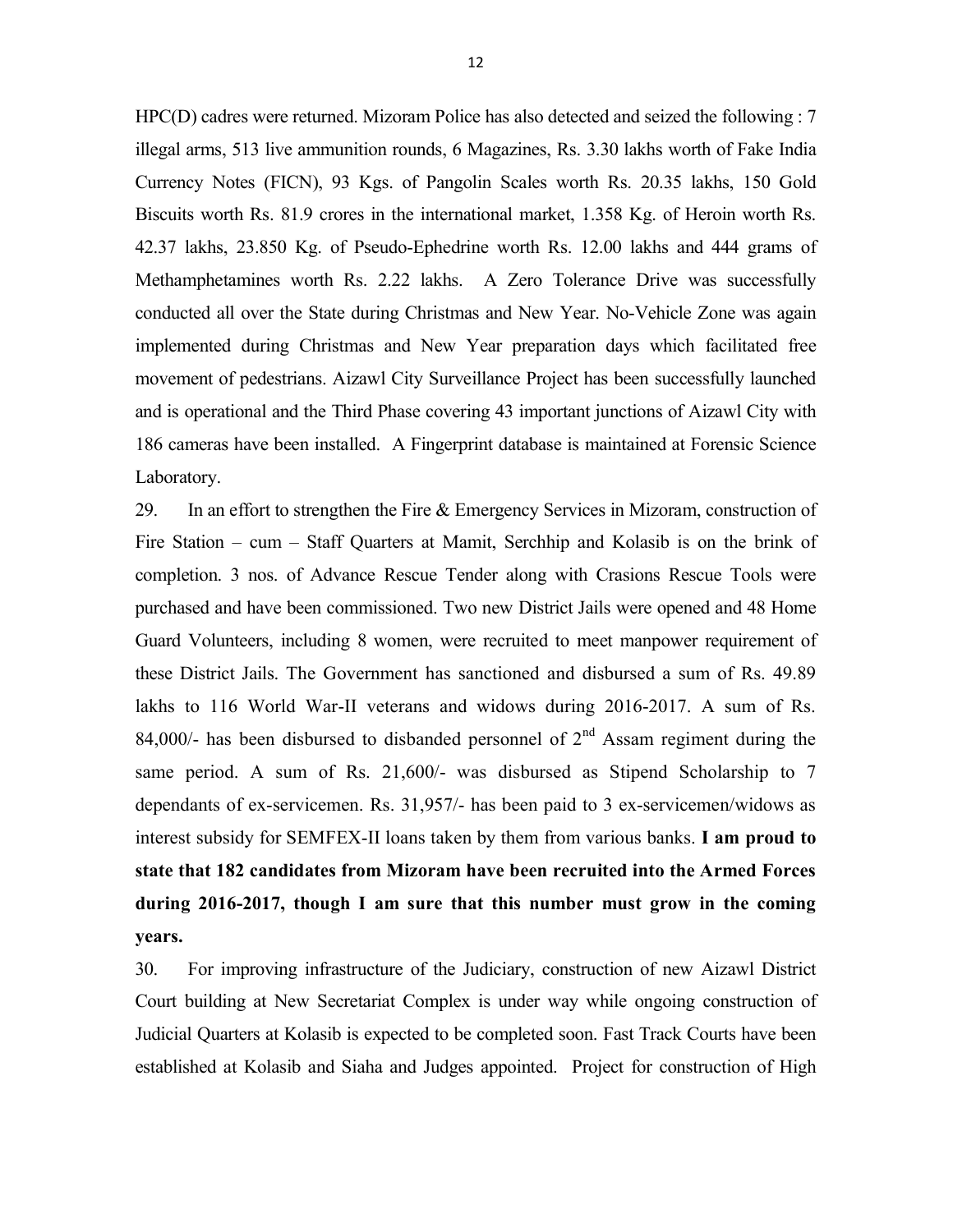Court Building at New Secretariat Complex has been approved by DoNER Ministry. Establishment of Lokayukta is being actively pursued.

31. The Government is making efforts to increase collection of States Own Tax Revenue. Taxation Department is currently preparing for Goods & Services Tax (GST) which will be rolled out with effect from  $1<sup>st</sup>$  July 2017 in the entire country. This tax will have two components, namely, Central Goods & Services Tax (CGST) and State Goods & Services Tax (SGST). Inter-State transactions involving goods and services will be taxed under a Central Act to be called the Integrated Goods and Services Tax (IGST) Act. The CGST and the IGST will be administered by the Central Government while the SGST will be administered by the respective State Government. The Taxation Department, Government of Mizoram is a revenue earning Department in Mizoram and the revenue collection achieved by the Department for the current year of 2016 – 2017 upto January, 2017 is Rs 273.11 crore while collection was Rs. 218.73 crore for the same period last year. Construction of the Commissionerate of Taxes building at New Secretariat Complex is underway and work is expected to be completed in due course. Construction of Office of the Assistant Commissioner of Taxes, Kolasib Zone has also been completed. Collection of entertainment tax is expected to increase significantly after implementation of Digitization of Cable Television. 'The Mizoram Entry Tax Act and Rules 2015' has also been enforced w.e.f.  $1<sup>st</sup>$  April 2016 and it is expected that additional revenue to the tune of Rs. 200.00 lakhs may be collected annually.

32. My Government continues to give priority to development of Autonomous District Councils. Rs. 6202.52 lakhs was released under Plan and Rs. 17228.90 lakhs under Non-Plan during 2016-2017 for achieving all-round development and improvement of administration in the Lai, Mara and Chakma Autonomous District Councils. Funding pattern of the 3 Autonomous District Councils has been changed from the financial year 2016-2017. They are given share from the Combined Fund of Non Plan Revenue Deficit Grants (NPRDG) and Share of Taxes (SoT) in 14<sup>th</sup> instalment as per recommendation of Mizoram Finance Commission. A State Level Committee and District Council Level Monitoring and Review Committees have been constituted for the three Autonomous District Councils to regularly monitor and review the implementation of projects. Efforts are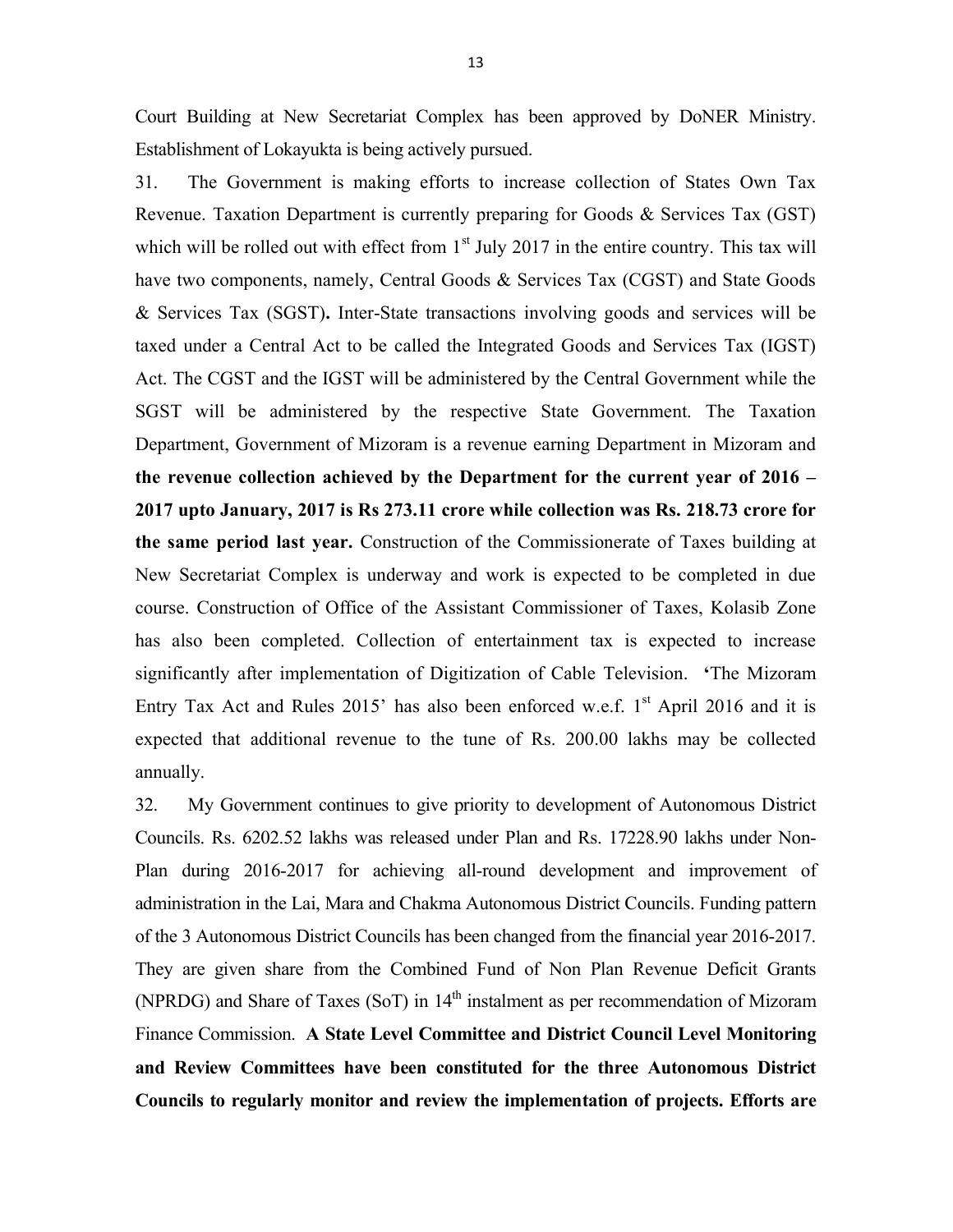also being undertaken by the concerned authorities for the improvement of the education sector and skill development in the Autonomous District Councils.

33. The Government has decided to take steps to run the Printing & Stationery Department on a Business Model. Initiative is also being taken for disposal of stationery items at a discounted rate of 50% which is expected to commence soon. Installation of the newly acquired SM-74 printing machine is underway.

34. The 'New Economic Development Policy' (NEDP), a comprehensive growth policy for Mizoram is being implemented in full swing. It aims at providing bold, practical and effective comprehensive strategies to push the economy to a high growth path. For its effective implementation, a Three-Tier Committee has been constituted, namely, the Core Committee headed by the Chief Minister, the Executive Committee chaired by the Chief Secretary and the Monitoring and Evaluation Committee under the Vice-Chairman, State Planning Board. Operational guidelines for the implementation have also been issued. Rs. 2.50 crores has been earmarked for 2016-2017 and another Rs. 27 crores is expected to be converged with NLUP. The following Schemes and Projects have already been launched for implementation during 2016-2017:

- Agriculture & Allied Sector : (i) Onion production for enhancing the productivity of WRC areas; (ii) Establishment of rice mill; (iii) Intensive Cultivation of off – season cabbage  $\&$  Turmeric; (iv) Scheme for construction of market yards in city / towns; (v) market information system; (vi) construction of agriculture link roads; (vii) construction of horticulture link road.
- Commerce & Industry Sector: (i) construction of handloom export facilitation hub; (ii) construction of skills development training centre; (iii) entrepreneurship development scheme; (iv) initiatives for ease of doing business;
- Infrastructure Development: (i) composite infrastructure development in villages; (ii) composite urban infrastructure development in city/towns; (iii) improvement of water billing system and recovery of non revenue water in city/towns/villages; (iv) improvement of water supply – transmission and distribution, and energy conservation;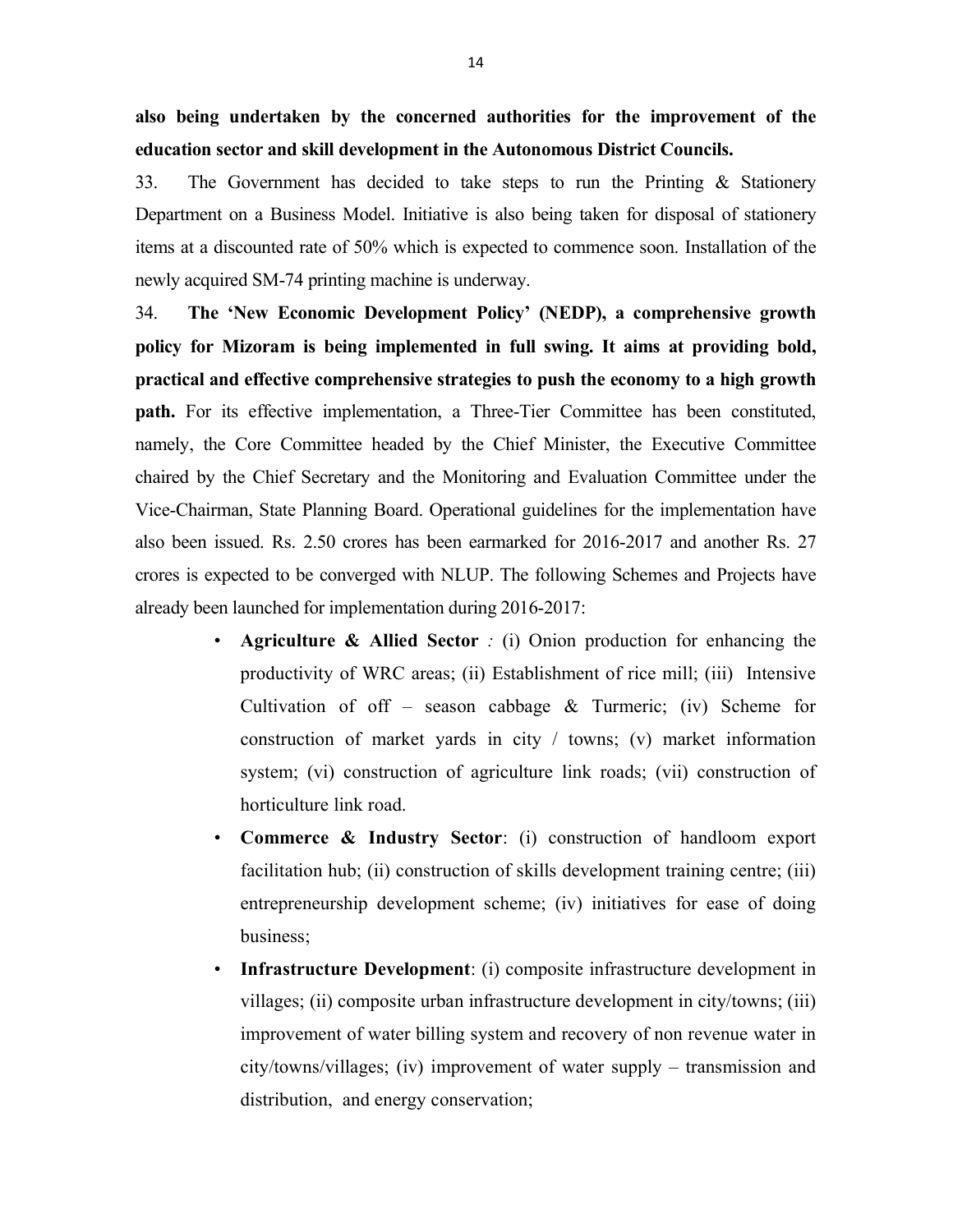- Services Sector: (i) improvement of health care facilities in all district hospitals; (ii) construction of additional class room for HSS/Model Schools; (iii) improvement of tourist facilitation – construction of home stay; (iv) improvement in ease of doing business and public services delivery through ICT;
- Operation & Maintenance: (i) Roads; (ii) Water Supply; (iii) Power & Electricity; (iv) Urban Development (Service level); (v) renovation and retrofitting of Vanapa Hall; (vi) improvement of internet connectivity; (vii) improvement of road connectivity between villages.
- Policy Reform Agenda: (i) Public financial management reform; (ii) Skills development policy; (iii) climate change adaptation and mitigation strategy; (iv) Public Administrative Reforms – a Committee has been established under the Chairmanship of Chief Secretary, (v) Land Reforms – a Committee has been established under the Chairmanship of Chief Secretary.
- Special Scheme / Projects: (i) Chief Minister's Rural Housing Scheme; (ii) Aizawl City junction improvement – Pangi junction at Republic Veng, Bawngkawn junction, Millennium Centre junction, and Vaivakawn – Hunthar Veng junction; (iii) Development of New Secretariat Complex; (iv) Strengthening of Legal Metrology; (v) Strengthening of drugs and food safety; (vi) improvement of Referral Hospital at Falkawn; (vii) Renovation and extension of DLAO Office to accommodate LAD Directorate; (viii) Pilot project for early intervention against tobacco usage and drug abuse from upper primary school; (ix) development of indigenous technological innovation facility centre and enhanced protection of ownership; (x) repaint and maintenance of internal roads within district headquarters.

35. The Directorate of Economics & Statistics has been taking steps to improve various statistics of the State in collaboration with Central Government Ministries. A BPL Baseline Survey was also conducted in order to have more reliable data. The new building for the Directorate of Science & Technology at New Secretariat Complex was inaugurated and construction of Innovation Hub at Mizoram Science Centre is almost completed. Mizoram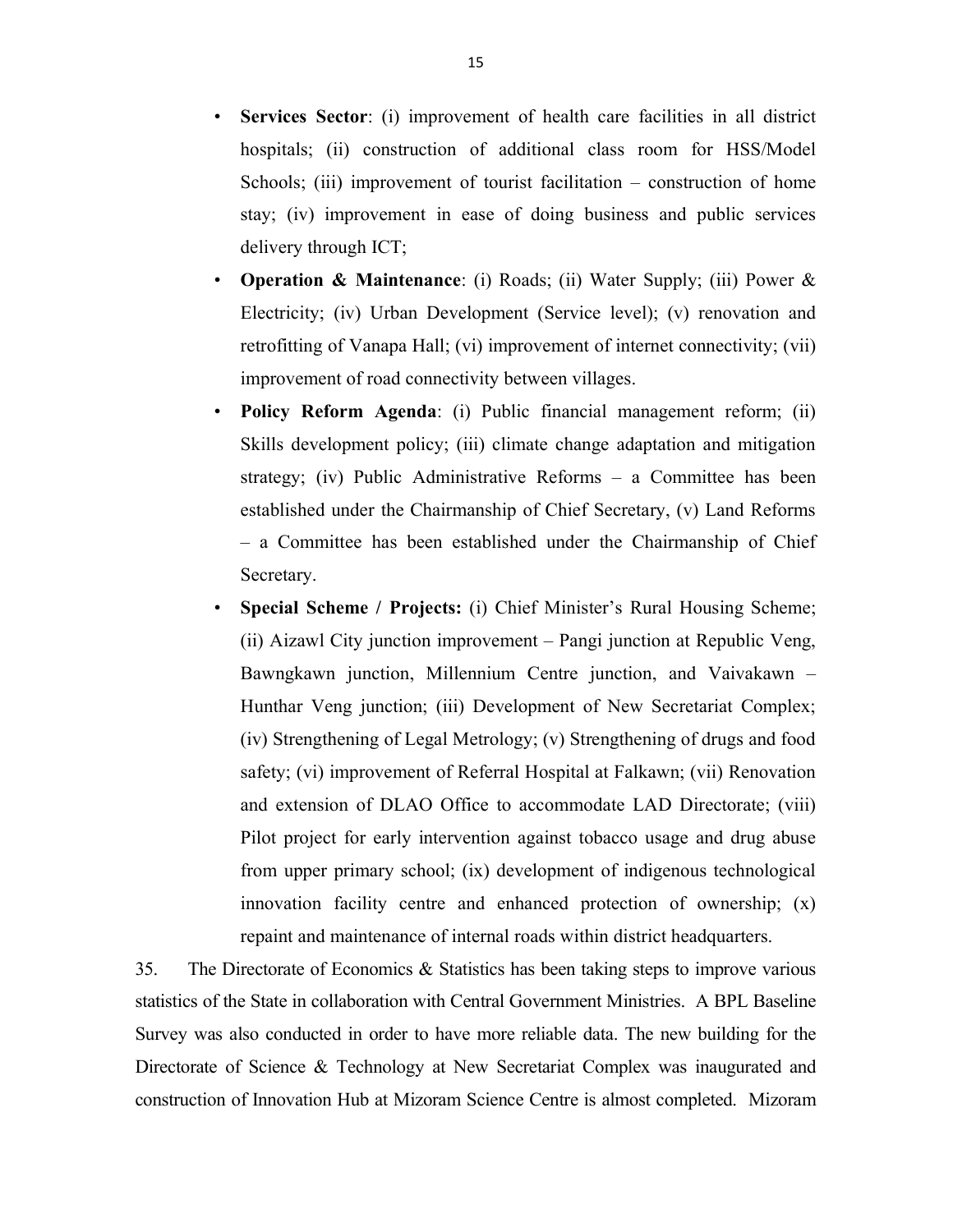Science, Technology & Innovation Council (MISTIC) has successfully conducted Indigenous Grassroot Technology & Innovation (IGTI) Competition. Mizoram Remote Sensing Application Centre (MIRSAC) has successfully implemented the Mizoram Infrastructure & Monitoring Systems project. Other projects such as Digital 3D Terrain Mapping & Modelling of the 8 Districts, Hazard Risk & Vulnerability Analysis of the 8 Districts, National Land Use/Land Cover Mapping using Multi-Temporal Satellite data and spatially empowering Panchayati Raj Institutions, have also been carried out. I would like to take this opportunity to inform the House that Mizoram Bio-Resource Centre has been inaugurated on the  $14<sup>th</sup>$  February 2017.

36. The Administrative Training Institute (ATI) has been imparting training to key Government Officials for capacity building and improving efficiency in Governance. During the current several training programmes have been conducted for key Government employees as well as NGOs. A District Level Induction Training Programme meant for cutting edge level Government functionaries were also conducted in Kolasib, Serchhip and Siaha Districts. A Memorandum of Understanding (MoU) was signed between ATI and Indian International Institute of Democracy & Election Management (IIIDEM) which is an institute under the Election Commission of India.

37. My Government has accorded importance to the welfare of its employees and workers and has introduced a system wherein all Government employees are to open an account in a bank of their choice so as to streamline the system of payment of salaries. The Dearness Allowance of Government employees was enhanced thrice from 113% to 119% w.e.f.  $1^{\text{st}}$  April 2016, 119% to 125% w.e.f  $1^{\text{st}}$  September 2016 and from 125% to 132% w.e.f  $1<sup>st</sup>$  January 2016. Benefits are also provided to pensioners in the form of revision of Dearness Relief.

38. The State Government has implemented the recommendations of the  $1<sup>st</sup>$ Mizoram Finance Commission in which 15% of States Own Tax Revenue has been devolved to Local Bodies within the State w.e.f. May 2016. The Government is winding up 3 PSUs, namely, ZENICS, ZOHANCO and MAMCO. Privatisation of MIFCO and restructuring of ZIDCO is also underway.

39. Mizo Typical Village (Zokhua) at Falkawn was reconstructed with funds received from the  $13<sup>th</sup>$  Finance Commission and is now completed and open to the public. The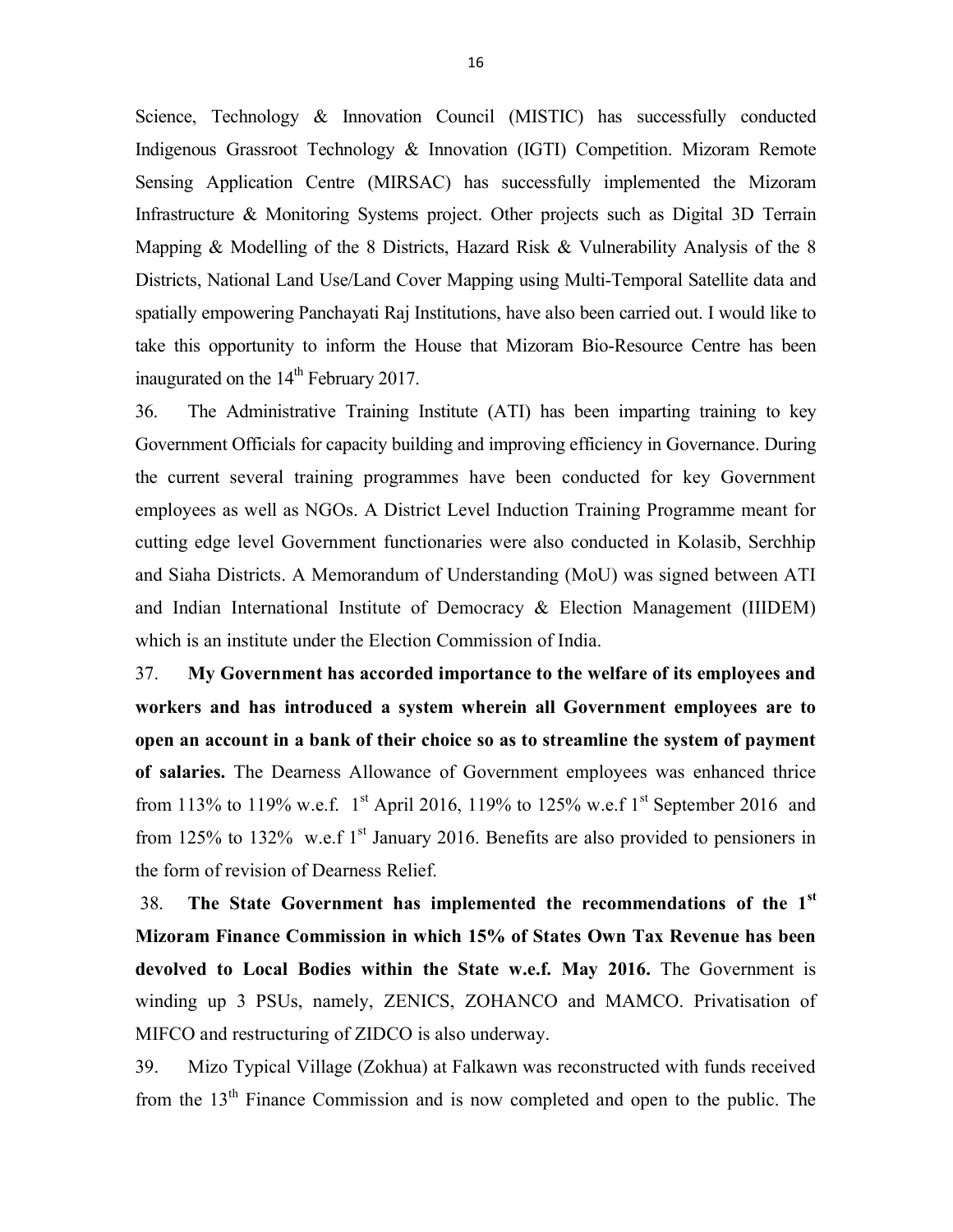Government is taking steps to construct 'Tagore Cultural Complex' at Beraw Tlang with a fund of Rs. 4.475 crores received from Ministry of Culture, Govt. of India. Funds have also been received for construction of State Central Library-Extension Building and District Library, Kolasib under National Mission on Libraries Scheme. Execution of these projects is underway. Construction of Cultural Heritage Centre at Lunglei at a cost of Rs. 150 lakhs is completed and open to the public. More than one lakh important documents pertaining to Mizoram State have been digitized by Mizoram State Archives for future reference and support. Geographical indication and patenting of Mizo Puan is being pursued to avoid desecration and misuse. Archaeological Excavation was taken up at Vangchhia, Champhai District, in collaboration with Archaeological Survey of India (ASI) during  $7<sup>th</sup>$  January 2016 to  $3<sup>rd</sup>$  February 2016. Carbon samples retrieved at the site were tested at BETA Analytic Laboratory, Florida, USA. Carbon dating revealed that the site dates back to 1500 A.D.

40. The Information & Public Relations Department of My Government is rendering tireless efforts to perform its role as the main channel of information through which people in every part of the State are kept well informed and updated about our activities and achievements. The Department has embarked on a significant and ambitious project by starting a one-hour weekly Television programme called 'Mizoram Hmasawnna Lamtluang' to further highlight development projects being implemented by various Departments with special focus on NLUP. Through the Information & Public Relations Department, The Government has given a substantial amount as medical assistance to deserving journalists and ex-gratia to next of kin of deceased journalists. Mizoram Press Accreditation Rules has been approved and a new list of accredited journalists finalised during the year. I am pleased to state that a number of programmes were organised to promote the film industry and fine arts such as photography, paintings etc.

41. During 2016-2017 (till December 2016), the Land Revenue & Settlement Department has issued 524 House Passes, 2564 Land Settlement Certificates, 494 Land Lease Certificates and 13 LSCs for agricultural lands. A total of 2796 mutation cases and 125 dispute cases have been settled during the same period.

42. Under Skill Development initiatives of My Government, 815 persons have been trained under Craftsmen Training Scheme (CTS), 1875 under Modular Employable Skill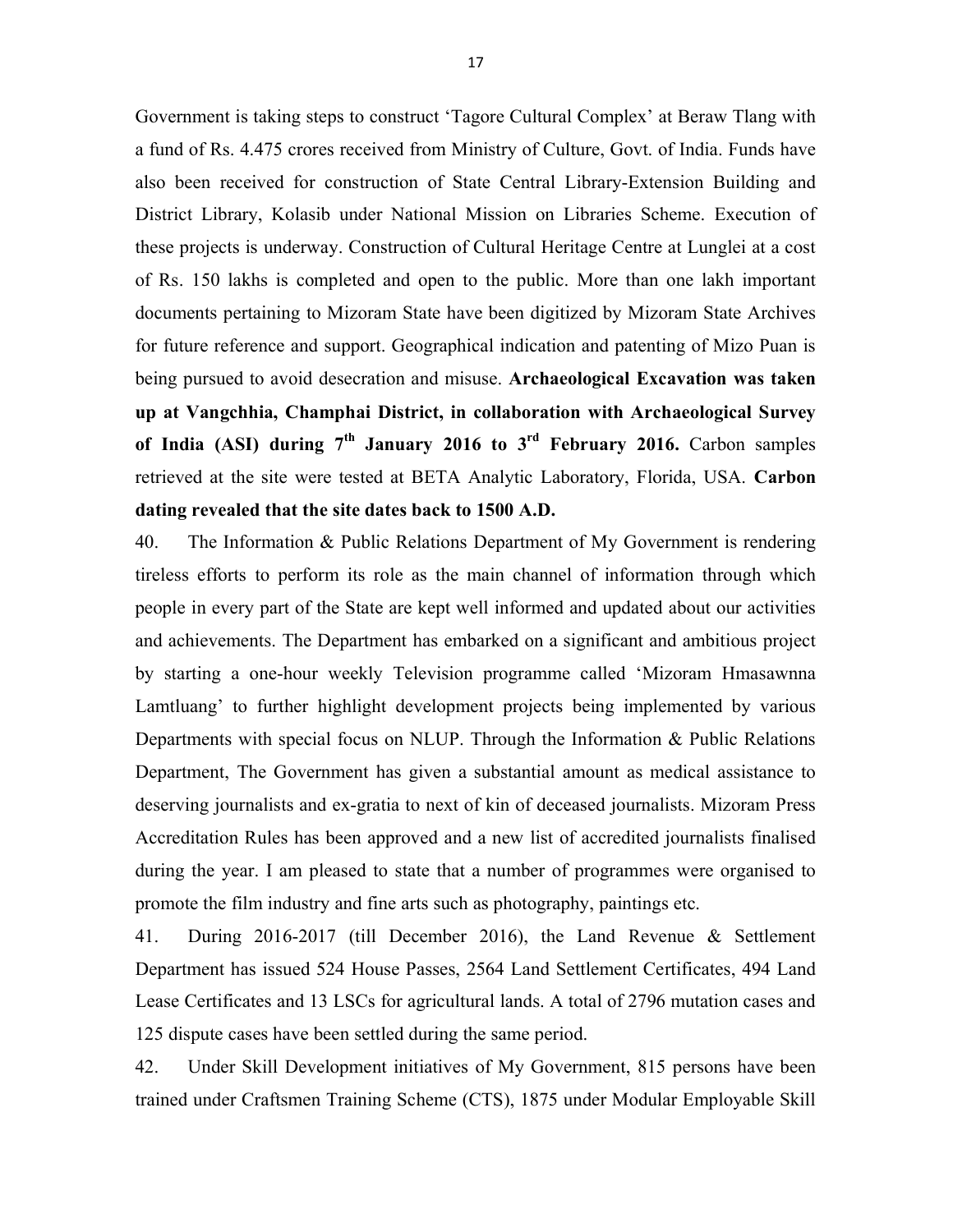Course and 695 persons have been placed. Under Employment Service cum Career Guidance, 60 persons have enrolled in coaching for Union Public Service Commission (UPSC) Examinations and 150 for Staff Selection Commission (SSC) Examination. 1500 job-seekers have been registered for job assistance and 181 placed in employment. Under Labour Administration, 28 beneficiaries have received death benefit, 10 have received maternity benefit, 102 persons have received medical assistance, 1 received Incentive Cash Reward, 3 received Disability benefit, 2 received pension and 35 have been assisted for Workmen Compensation. The Minimum Rate of Wages has been revised w.e.f. 1st April 2016.

43. Hon'ble Speaker and Hon'ble Members of this August House, I have attempted to present before you an overview of policies and programmes and a brief summary of the achievements of the Government. Time constraints do not permit these to be exhaustive but I assure all that My Government remains committed to bringing about prosperity and all-round development for the people of Mizoram and maintenance of peace and unity within the State. I hope that My Government will continue to receive the continued cooperation and support of the Hon'ble Members of the House and of the citizens of Mizoram.

44. Finally, I would like to remind this august gathering about our responsibility and commitment to the electorate, and make all efforts to observe financial propriety, transparency and accountability to the public. I convey my best wishes to you once again and wish you very fruitful deliberations.

## KA LAWM E

## JAI HIND

\*\*\*